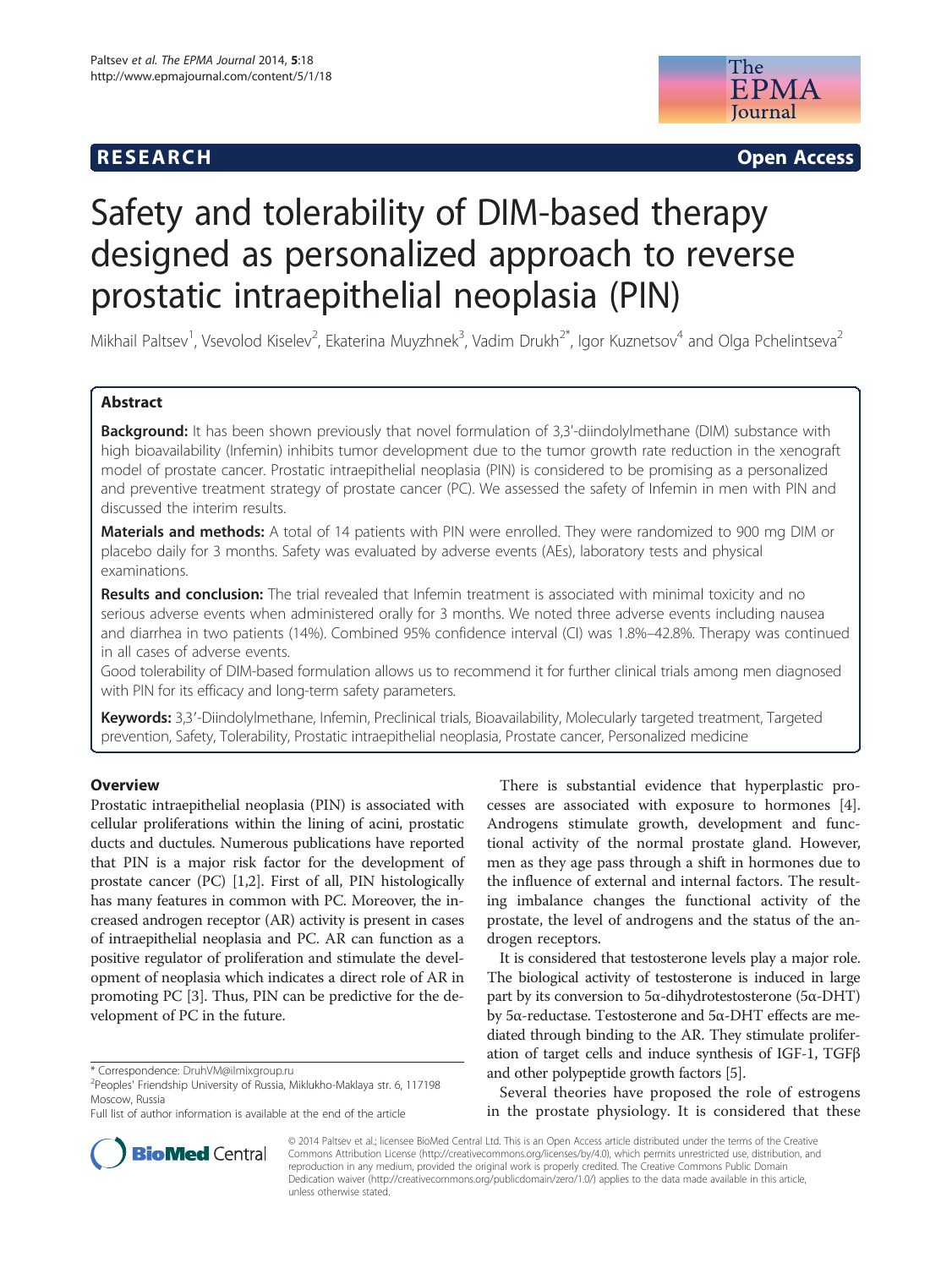hormones directly and indirectly affect growth and differentiation of the prostate. Firstly, they affect cells through interaction with estrogen receptors (ERs). Classical signaling provides binding of estrogen-ER complex to estrogen response elements (EREs) in DNA and activates downstream estrogen responsive genes. Moreover, hydroxylated estrogen metabolites 2-hydroxyestrone/16α-hydroxyestrone (2-OHE1/16α-OHE1) influence the proliferation and induce hyperplasia as a result of the increase in the ratio of metabolites towards more aggressive 16α-OHE1 [\[6,7](#page-3-0)].

Nowadays, there are no standard treatments for PIN [[8\]](#page-3-0). Thus, drug development based on substances which target certain pathogenic mechanisms seems promising.

3,3-Diindolylmethane (DIM) is a chemical compound with anticarcinogenic activity [\[9](#page-3-0)]. DIM acts as a pure AR antagonist that blocks expression of androgen-responsive genes and inhibits DHT-induced AR translocation and nuclear foci formation [\[10](#page-3-0)]. Moreover, it has a pronounced antiestrogenic effect, stimulating the production of 2- OHE1, thus improving the 2-OHE1/16α-OHE1 ratio [[11](#page-3-0)]. Many studies have emphasized that DIM interferes with different signaling pathways. According to experimental data, DIM inhibited growth, angiogenesis and invasion of prostate cancer cells by regulating Akt, NF-kappaB, VEGF and the AR signaling pathway [[12](#page-3-0)]. Another important mechanism of DIM action is the ability to induce apoptosis via Bax-Bcl system [\[13](#page-3-0)]. Finally, it was demonstrated that DIM is a selective and potent inhibitor of cancer stem cells [[14](#page-3-0)].

However, DIM substance has one significant disadvantage. It exhibits low bioavailability in target tissues [[15](#page-3-0)-[17](#page-3-0)]. Infemin is a DIM-based pharmaceutical composition with enhanced bioavailability of the active substance due to two components (cod liver oil and polysorbate) that provide increased solubility of DIM [\[18](#page-3-0)]. α-Tocopherol acetate (vitamin E) as a free radical scavenger provides storage stability of the drug. This novel formulation of DIM quickly enters the blood and the target organs and reaches high plasma concentrations. The level of DIM in rat blood plasma was about fivefold higher, though the 2,000-fold lower dose was administered, compared to crystalline DIM forms [\[19](#page-3-0)].

It has been shown in the xenograft model of prostate cancer that Infemin inhibits tumor development due to the tumor growth rate reduction [[20](#page-3-0)]. Moreover, therapeutic effect lasts for 6 days after the cessation of the Infemin administration. This fact revealed stable positive changes, caused by multiple targeted action of new formulation of DIM.

We place a special emphasis on investigations dedicated to the integrated diagnosis, treatment and prevention of PC in individual patients (predictive, preventive and personalized medicine (PPPM)). The ability to reverse PIN may delay the development of prostate cancer.

Thus, we identify targets due to determination of signs of the disease at the early stage. Accurate definition of risk groups allows us to select individuals who are candidates for prevention strategies. We suggest that the strategy of treating PIN by addressing key signaling pathways with DIM-based agents will be effective for PC prevention.

A double-blind, randomized, placebo-controlled, prospective phase Ib clinical trial was performed to determine the safety and tolerability of a novel DIM-based drug.

## Methods

## Drug compounds

Infemin consisted of 3,3′-diindolylmethane (150 mg) and organic components (cod liver oil, polysorbate 80 and αtocopherol acetate (vitamin E)) providing high bioavailability and storage stability of the drug [[18](#page-3-0)].

## Participants and treatments

Fourteen patients (ages between 18 and 60 years) with histologically verified PIN, serum PSA < 10 ng/mL and residual urine volume less than 150 mL were enrolled. Patients should not have prior therapy of chronic prostatitis within 1 month or therapy of prostatic hyperplasia and prostatic intraepithelial neoplasia within 3 months before starting study treatment. Exclusion criteria included also treatment by any investigational drug proceeding within 30 days of randomization. Patients who had a prostate cancer or another tumor, previous surgery for pelvic organ, acute urinary tract infection, urinary retention, neurogenic bladder dysfunction, stones and diverticula, urethral stricture, bladder neck sclerosis and a flow rate that is less than 5 ml/s were also excluded. Other exclusion criteria were addiction or chronic alcoholism, psychiatric disorders and cardiac disease.

Patients underwent clinical screening within 1 month before baseline. Then, they were randomized to receive 900 mg (three capsules twice a day) DIM or placebo daily. Subjects were evaluated for 3 months. If serious adverse events are not present, patients will continue to take Infemin and participate in the trial for 12 months.

It was planned that adverse events (AEs) were assessed through physical examinations at clinic every 3 months (12-month regimen). Every visit usually lasted 1–5 days. At visits, clinical laboratory tests such as standard blood and urine chemistries were performed. Measurement of vital signs, namely systolic blood pressure (SBP), diastolic blood pressure (DBP), respiratory rate (RR), heart rate (HR) and electrocardiography were also monitored. Patients underwent prostate biopsy every 6 months (12 month regimen).

This study was reviewed and approved by the local ethic committee of the Peoples' Friendship University of Russia. Written informed consent was obtained from all patients.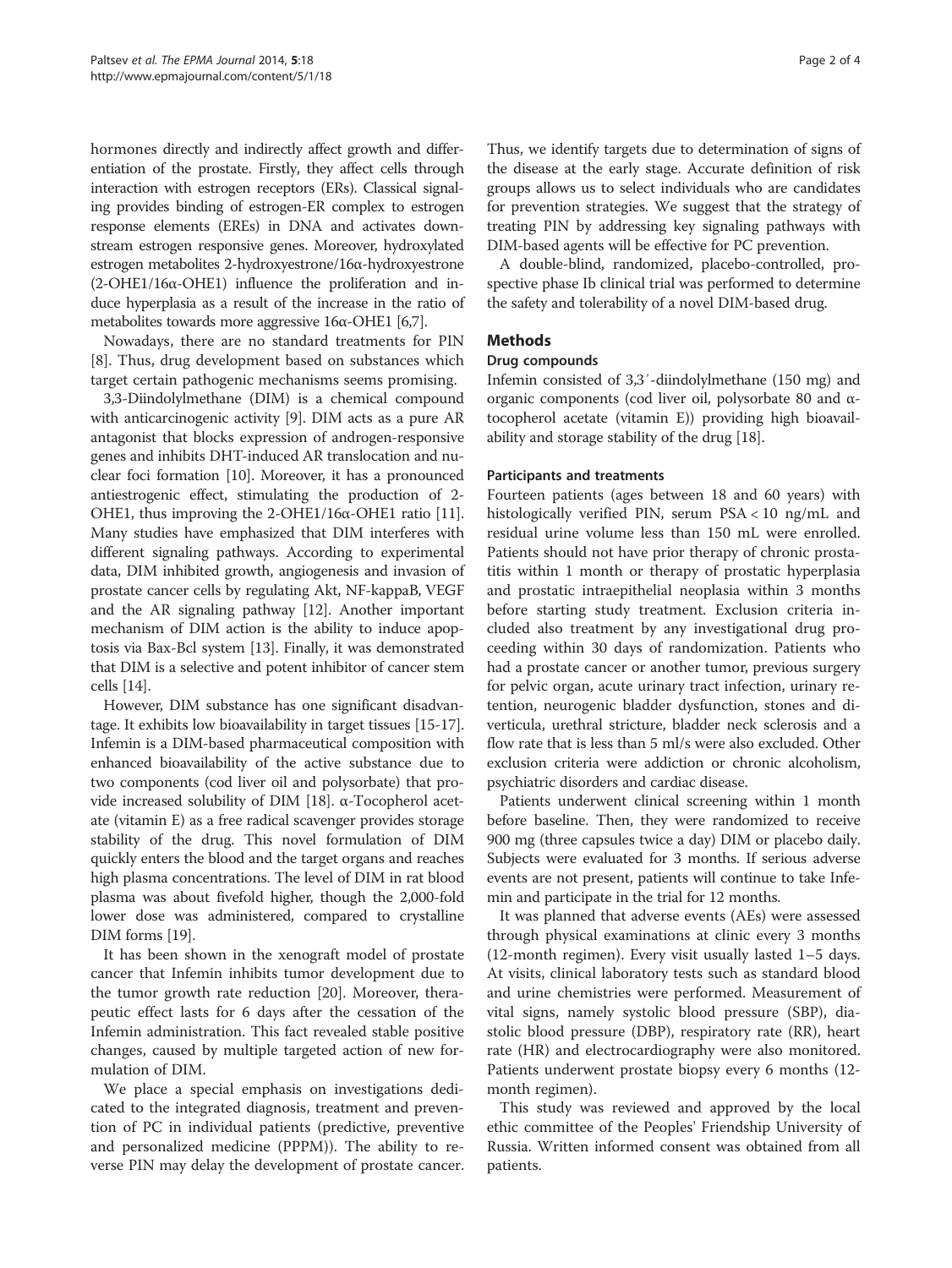## Statistical analysis

Adverse events were tabulated and rated for severity (mild, moderate and severe). The experimental data were treated statistically using program package Statistica 8.0 (StatSoft, Inc., Tulsa, OK, USA). Statistical tests were twosided with a significance level of 0.05. The 95% confidence interval was computed using the Clopper-Pearson method. Statistical dependence between the presence of adverse events and group of study was analyzed by chisquare exact test  $(\chi^2)$ .

## Results

We evaluated interim data from the trial of Infemin safety and tolerability profile. Fourteen patients were administered an oral daily dose of Infemin or placebo. All patients in each group completed the study.

There were three mild adverse events which occurred in 2 out of 14 men diagnosed with PIN and no serious adverse events. One patient experienced nausea (AE was repeated twice). After 3 months, one subject receiving the test formulation reported diarrhea. Thus, the most common adverse events were gastrointestinal in nature. These side effects were mild and transient.

All adverse events in these subjects are listed in Table 1.

Patients who received the placebo did not report any side effects. In both groups, there were no reported serious adverse events or toxicities.

The value for the  $\chi^2$  after 3 months was 0.157. Thus, we have found no correlation between AEs and group of study.

The vast majority of patients (12 out of 14) did not report any drug-related adverse events (86% versus 100% for placebo). A confidence interval shows the range within which the true effect is likely to lie. For nausea, the 95% confidence interval (Clopper-Pearson method) runs from 0.2% to 33.9%, and for diarrhea, the 95% confidence interval runs from 0.2% to 33.9%. The combined confidence interval for AEs (95% CI) was 1.8%–42.8%.

Patients ingesting Infemin did not show any clinically significant changes in various clinical and biochemical parameters. However, it should be noted that results of

Table 1 Number and percentage of patients reporting adverse events in placebo-controlled clinical trial of Infemin

| <b>Visit</b>       | Reporting<br>adverse event | Group       |            | Total      |
|--------------------|----------------------------|-------------|------------|------------|
|                    |                            | Infemin     | Placebo    |            |
| $1(0 \text{ day})$ | None                       | 8 (89.0%)   | 5 (100.0%) | 13 (93.0%) |
|                    | Nausea                     | $1(11.0\%)$ | $0(0.0\%)$ | $(7.0\%)$  |
| 2 (90th day)       | None                       | 7 (78.0%)   | 5 (100.0%) | 12 (86.0%) |
|                    | Nausea                     | 1 (11.0%)   | $0(0.0\%)$ | $1(7.0\%)$ |
|                    | Diarrhea                   | 1 (11.0%)   | $0(0.0\%)$ | $(7.0\%)$  |

the study are interim, and there are missing values for a series of indicators (total protein, albumin, creatinine, glucose, total bilirubin, ALT, AST). Thus, we were not able to evaluate change dynamics of these parameters from screening to the latest visit.

During the study, we have not observed serious adverse events, deaths or adverse events that led to discontinuation of the investigational drug. The intensity of adverse events in this trial was approved by investigators as non-significant. All AEs were considered to be probably unrelated to the experimental drug.

Symptoms caused by drug therapy have been treated in two out of three cases (one patient with nausea) to eliminate or reduce the AEs. After treatment, the signs and symptoms of nausea have disappeared.

In all cases of adverse events, therapy was continued. Thus, we suggested that the drug Infemin is well tolerated.

## **Discussion**

This phase Ib study of Infemin was performed after preclinical studies suggested tolerability and protective effect of orally administered DIM formulation which demonstrated anticancer activity [[21](#page-3-0)].

Safety of DIM was confirmed in several clinical trials. Accordingly to Reed et al., a single dose of BR-DIM (pharmaceutical composition BioResponse-DIM which contains pure DIM, microdispersed in spray-dried starch particles) at 200 mg in healthy subjects, including men was well tolerated [[17\]](#page-3-0).

BR-DIM was also well tolerated by prostate cancer patients in investigation of Heath et al. [\[15\]](#page-3-0). The most common toxicities reported were diarrhea and hyperglycemia with no significant changes observed with other laboratory values. Oral BR-DIM at 2 mg/kg/day for 12 weeks also had no significant toxicity (two subjects complained of nausea) [[22](#page-3-0)].

Our findings indicate a good tolerability profile of Infemin. Based on our clinical experience, side effects of gastrointestinal complaints (nausea and diarrhea) were the most commonly reported adverse events that appeared during the treatment. All AEs were considered unrelated to the investigational drug or probably unrelated. However, these side effects were likely related to the cod liver oil component. In spite of this, cod liver oil is a necessary component of formulation which provides high bioavailability of active DIM substance. This phase Ib trial includes only a small number of patients and was exploratory. We plan to present final clinical trial data in the first calendar quarter of 2015.

As men examined in this study are at high risk for prostate cancer, our findings are of particular interest. Infemin treatment may be considered as a novel approach for preventive therapy of PC in personalized medicine. We confirmed good tolerability of novel DIM-based formulation